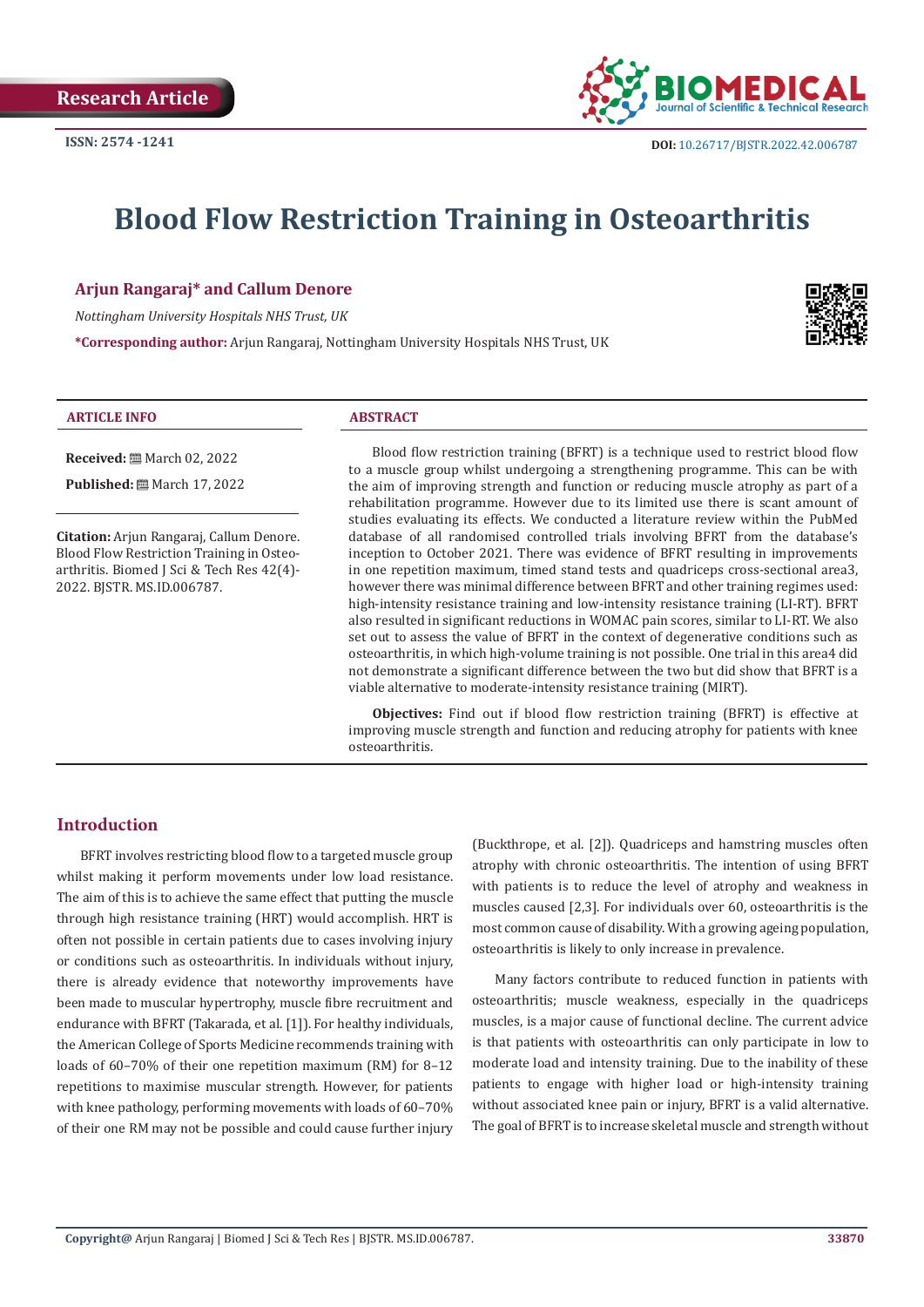causing further injury or knee pain (Ferraz, et al. [3]). This literature review intends to give the reader an insight into the effectiveness of BFRT for osteoarthritis patients. This study will discuss several papers and relate whether the evidence suggests that BFRT can be used more widely in practice for knee osteoarthritis.

### **Methods**

**Search design**: Studies were chosen following a comprehensive search of the PubMed database by independent researchers. The database was filtered to highlight studies that included the following in their title or abstract: 'blood flow restriction', 'KAATSU' or 'blood flow occlusion'. To further narrow the search criteria and suit the objectives, search filters for 'osteoarthritis', 'rehabilitation', 'lower limb', 'injury' or 'recovery' were included with an 'AND' function. The database was searched from its inception until 1st October 2021. The studies selected for further discussion were 'randomised controlled trials' only. Literature reviews were also assessed to search for more trials to be used for comparison.

**Design Rationale**: 'Randomised controlled trials' were solely chosen for their ability to provide clear, objective outcomes, which, when pooled together, would provide data from which to draw significant conclusions. No time limit was placed on the trials used as, after consideration, each of the content was still deemed relevant to the objectives of the review.

**Inclusion and Exclusion Criteria**: After a review of the available literature, the following conditions were proposed for the study to be considered suitable:

- **(a)** Randomised controlled trial or technical note;
- **(b)** Primary focus on blood flow restriction training;
- **(c)** A patient group comprising individuals using BFRT as a form of rehabilitation or recovery following osteoarthritis diagnosis; and
- **(d)** Sole focus on lower limb and concentration on studies about osteoarthritis.

**Limitations of the Methodology Used**: Only the PubMed database was used to search for studies. Limiting to the abovementioned search criteria also restricted the number of studies available, hence reducing the significance of the review's findings. The authors recognised this but deemed that it was more important to keep the aims of the review concise and coherent.

# **Studies Reviewed**

### **Osteoarthritis**

A randomised controlled trial 3 conducted in Sao Paulo, Brazil, between 2011 and 2013 included women between 50–65 years of age with a diagnosis of knee osteoarthritis based on the criteria of the American College of Rheumatology. Exclusion criteria included

- **a)** Physical exercise training over the last year
- **b)** Cardiovascular disease
- **c)** Musculoskeletal issues preventing exercise engagement
- **d)** Kellgren–Lawrence radiological assessment of 1 or 4 (Table 1)
- **e)** Knee pain with a score of less than 1 or more than 8 on the visual analogue scale (Table 2)
- **f)** Non-Steroidal Anti-inflammatory Drug (NSAID) use over the last three months; and
- **g)** Intra-articular infiltration with hyaluronic acid and corticosteroids infiltration over the past six months. Fortyeight patients met the requirements to be included in the trial. Patients were asked to rate their knee pain on a scale of 1–10 on a visual analogue scale and were split into three groups according to their 1-RM weight for the leg press exercise.

They were then randomly allocated into one of the three groups:

- **1.** High-intensity resistance training (HI-RT)
- **2.** Low-intensity resistance training (LI-RT)
- **3.** Low-intensity resistance training with BFRT [3]

#### **Table 1:** Kellgren–Lawrence radiological assessment.

| Grade 1 | Doubtful narrowing of the joint space and possible osteophytic lipping                                                |
|---------|-----------------------------------------------------------------------------------------------------------------------|
| Grade 2 | Definite osteophytes and possible narrowing of the joint space                                                        |
| Grade 3 | Moderate multiple osteophytes, definite joint space narrowing, some sclerosis and possible deformity of bone contours |
| Grade 4 | Large osteophytes, marked joint space narrowing, severe sclerosis and definite bony end deformity                     |

**Table 2:** Visual analogue scale.

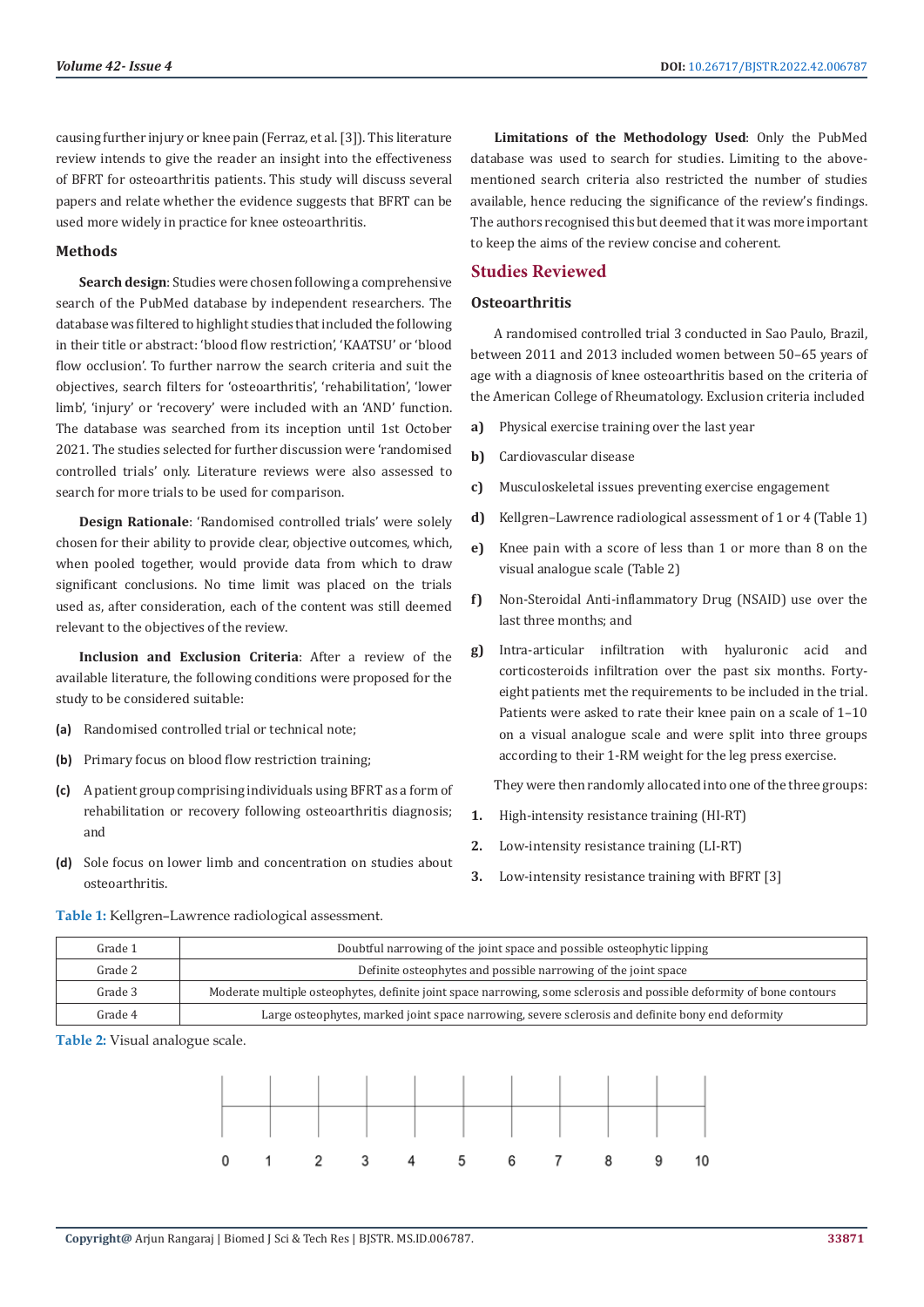Patients were assessed at baseline and after 12 weeks of BFRT training relative to the HI-RT group. Their progress was measured based on the 1-RM leg press, knee extension, timed-stands test (TST), timed up and go test (TUG), quadriceps cross-sectional area and self-reported quality of life. The self-report was evaluated using a Short Form Health Survey (SF-36) and the Western Ontario and McMaster University Osteoarthritis Index (WOMAC) [3]. The women selected for this trial completed a twice-weekly resistance training exercise, which included bilateral leg press and knee extension, using strength training machines in a gymnasium. The LI-RT with BFRT group performed the exercises wearing an air cuff with a width of 175 mm and length of 920 mm that was placed at the inguinal fold and inflated to provide a pressure of 70% required for complete BFR. The restriction was maintained for all training sessions, including rest periods, and was immediately released after the session was complete. Cuff pressure was determined using a vascular doppler over the tibial artery that records the cuff pressure required at the inguinal fold for a complete loss of auscultatory pulse and then calculating 70% of that pressure [3]. The first-week training programme involved the HI-RT group performing four sets of 10 repetitions at 50% of their 1-RM. Comparatively, the LI-RT and LI-RT with BFRT groups performed four sets of 15 repetitions at 20% of their 1-RM.

From the second week onwards, the HI-RT group performed 80% of their 1-RM, while both the LI-RT and LI-RT with BFRT group's intensity were increased to 30% of their 1-RM. After the fifth week, all groups raised the number of sets on both exercises from four to five. In between each set, all participants had a one-minute rest. Every four weeks, the participants' 1-RM was reassessed, and the weight used for their training sets adjusted accordingly [3]. Based on the exclusion criteria, 48 patients were found for this study. They were divided equally into three groups, with 16 individuals per group. The HI-RT group had the most withdrawals at six, four of which were due to exercise-induced knee pain. Comparatively, the other two groups had fewer withdrawals, none of which was due to exercise-induced pain. Additionally, adherence to training protocols was 90% for HI-RT, 85% for LI-RT and 91% for BFRT [3]. Tests conducted to assess strength and functional movement: 1-RM for leg press and knee extension along with TST and TUG3. The TST records the number of times an individual can stand up from an armless chair, 45 cm in height, in 30 seconds. TUG tests record the time taken for a person to stand up from an armless chair, 45 cm in height, walk 3 metres, turn and return to the chair to sit down again. The patients in the study underwent familiarisation sessions for all tests so that learning rate did not affect the results.

Coefficients of variation for all tests were under 10%, suggesting that it is unlikely that other factors are the source of the variation (Table 3) shows within-group increases in 1-RM for leg press and

knee extension in both the HI-RT and BFRT groups. For the HI-RT group, there was a 33% increase in the patients' 1-RM leg press weight and 22% increase for their 1-RM knee extension. For the BFRT group, there was an increase of 26% and 23% for their 1-RM leg press and knee extension, respectively. Both groups showed a significant increase in 1-RM tests. However, there was no significant difference between the groups which were compared to each other after training [3]. In the case of the LI-RT group, their 1-RM leg press and knee extension increased by 8% and 7%, respectively. This growth was not significantly different, with  $P = 0.22$  for the leg press and  $P = 0.23$  for the knee extension. Significant improvements were seen in the HI-RT and BFRT groups for TST; with an increase of 14% for HI-RT and 7% for BFRT. Comparatively, the LI-RT group had no significant improvement with their 5% increase. Again, no significant differences were noted between the groups after training. For the TUG test, there were no significant differences noted either within or between the three groups after training [3]. The quadriceps cross-sectional area (CSA) was assessed using Computerized Tomography (CT) at the midway point between the greater trochanter and the lateral epicondyle of the femur by a researcher who was blinded to the treatment.

**Table 3:** Within-group increases in 1-RM for leg press and knee extension after 12 weeks of training.

| <b>Training Method</b> | 1-RM Leg press | <b>1-RM Knee Extension</b> |
|------------------------|----------------|----------------------------|
| HI-RT                  | 33%            | 22%                        |
| LI-RT                  | 8%             | 7%                         |
| <b>BFRT</b>            | 26%            | 23%                        |

Therefore, it is unlikely that there was any bias affecting the measurements. However, there are reasons other than an increase in muscle mass, which could be the cause of an increased crosssectional area [3]. For the post-training quadriceps CSA assessment, the results showed that there was a CSA increase in the HI-RT group by 8% and in the BFRT group by 7%. However, with an increase of 2%, there was no significant increase in the LI-RT group. It should also be noted that although the CSA increased within the groups, the groups were still not significantly different from each other after training ( $P > 0.05$ ). Additionally, the HI-RT and LI-RT with BFRT groups were not significantly different, indicating that the two may be equally effective at increasing quadriceps CSA [3]. The WOMAC and SF-36 scales were used to assess pain and quality of life. The WOMAC scale is widely used in the evaluation of hip and knee osteoarthritis; it is divided into three subscales: pain, stiffness and physical function. The individual domains of each scale were recorded separately as can be seen in (Table 4). The table displays the changes in the WOMAC and SF-36 scores before and after training. The data shows the mean result for each category followed by the  $\pm$  standard deviation 3. \*P < 0.05 for within group comparisons [3].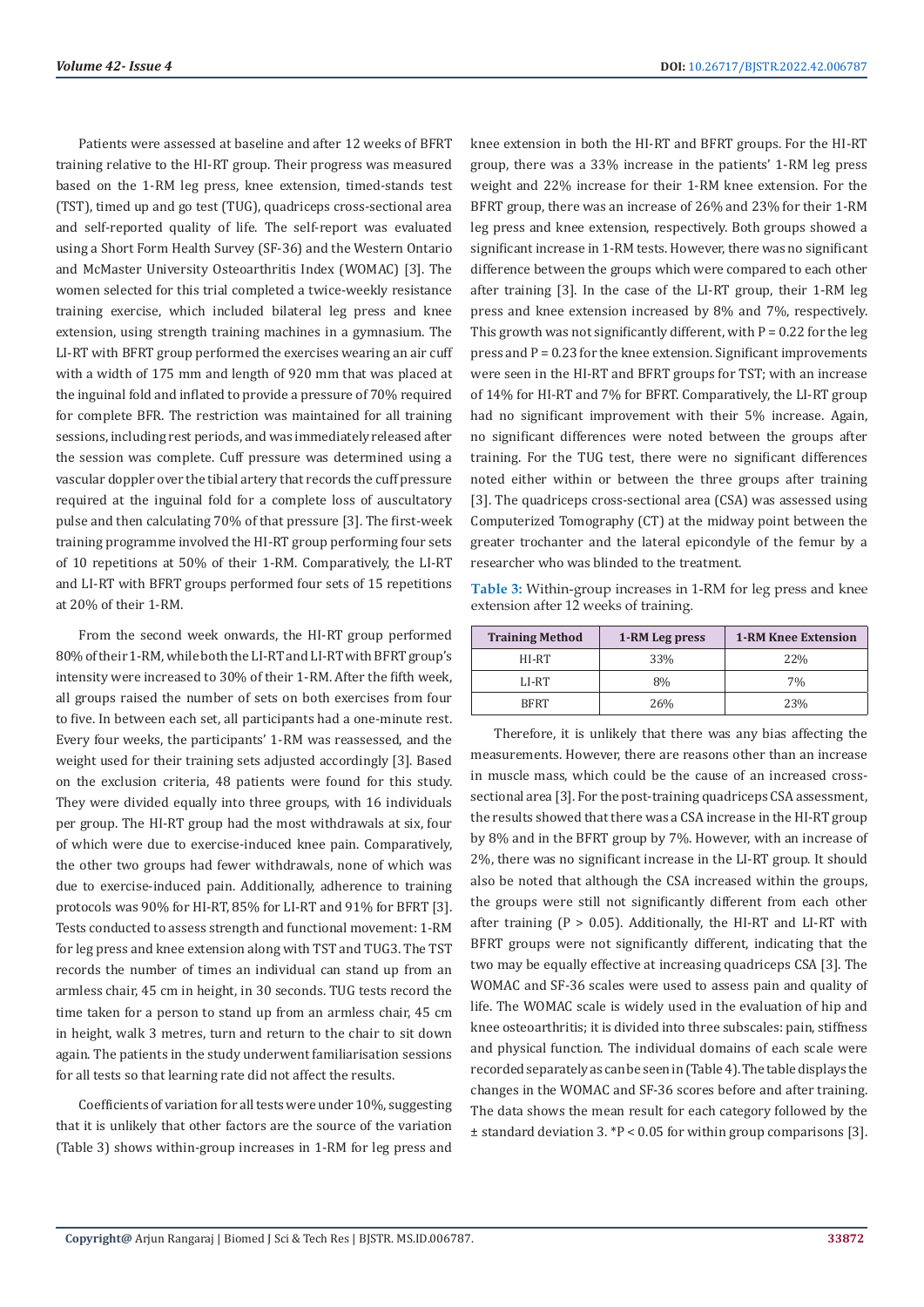For all groups, their scores in all WOMAC categories were similar before training and therefore comparable  $(P > 0.05)$ .

After training, the WOMAC pain score was significantly lower for both the LIRT and BFRT groups as can be seen in (Table 4). There was a decrease in score by 45% in the LIRT group (Effect Size  $(ES) = -0.79$ ,  $P = -0.001$  and a decrease by 39% in the BFRT group  $(ES = -0.79, P = 0.02)$ . Comparatively, the HIRT group only had a decrease of  $31\%$  (ES = -0.54, P = 0.19). The WOMAC stiffness score was significantly lower after training in the BFRT group [3]. BFRT was shown to be equally effective in improving strength as can be seen by the within-group increases in 1-RM for leg press and knee extension after 12 weeks of training. The TST showed that HI-RT and BFRT were both effective. However, there was no significant difference in the TUG test score, suggesting that there is a potential for BFRT to aid with functionality in osteoarthritis patients. BFRT appears to be equally effective as HIRT at improving quadriceps CSA. The WOMAC scores indicate that BFRT would be preferred over HIRT to reduce pain and improve quality of life. However, there was no difference in the SF-36 [3]. As can be seen from the above results, BFRT is equally successful in improving strength and function and increasing muscle mass to prevent atrophy whilst causing much less pain or discomfort to the patient than HIRT. As the study excludes patients who scored 1 or 4 on the Kellgren– Lawrence scale, it cannot be argued that the same results will be achieved for all patients with osteoarthritis, especially those with a score of 1 and with mild osteoarthritis or those with a score of 4 and with severe osteoarthritis.

|                     | Table 4: Changes in Scores for WOMAC and SF-36 scales before |
|---------------------|--------------------------------------------------------------|
| and after training. |                                                              |

| <b>Scale</b>              | <b>Before Training</b> | <b>After Training</b> |
|---------------------------|------------------------|-----------------------|
| WOMAC - Pain              |                        |                       |
| HI-RT                     | $7.2 \pm 2.2$          | $4.6 \pm 3.1$         |
| LI-RT                     | $7.9 \pm 3.9$          | $4.0 \pm 2.6^*$       |
| <b>BFRT</b>               | $6.9 \pm 3.3$          | $4.0 \pm 2.9*$        |
| <b>WOMAC</b> - Stiffness  |                        |                       |
| HI-RT                     | $3.5 \pm 1.2$          | $2.0 \pm 1.8$         |
| LI-RT                     | $2.8 \pm 1.4$          | $1.8 \pm 1.7$         |
| <b>BFRT</b>               | $3.6 \pm 1.5$          | $2.1 \pm 1.5^*$       |
| WOMAC - Physical Function |                        |                       |
| HI-RT                     | $25.9 \pm 9.3$         | $14.6 \pm 9.2$        |
| LI-RT                     | $24.4 \pm 12.9$        | $12.7 \pm 7.7*$       |
| <b>BFRT</b>               | $21.0 \pm 8.5$         | $10.3 \pm 6.9*$       |
| WOMAC - Total             |                        |                       |
| HI-RT                     | $36.6 \pm 11.1$        | $21.2 \pm 13.2*$      |
| LI-RT                     | $35.1 \pm 16.2$        | $18.4 \pm 11.5*$      |
| <b>BFRT</b>               | $31.5 \pm 12.0$        | $17.1 \pm 11.2*$      |
| SF-36-Mental Health       |                        |                       |
| HI-RT                     | $65.4 \pm 20.7$        | $71.1 \pm 23.1$       |
| LI-RT                     | $69.0 \pm 15.7$        | $78.5 \pm 19.8$       |
| <b>BFRT</b>               | $68.0 \pm 23.8$        | $79.3 \pm 12.0$       |
| SF-36 - Physical Health   |                        |                       |
| HI-RT                     | $55.7 \pm 16.9$        | $64.8 \pm 15.5$       |
| LI-RT                     | $57.0 \pm 15.9$        | $66.0 \pm 20.3$       |
| <b>BFRT</b>               | $60.4 \pm 16.1$        | $73.4 \pm 13.5$       |

Although, those with a score of 4 will not be able to perform the activity required for this training [3]. Another disadvantage is that VAS, SF-36 and WOMAC are self-assessments; due to the nature of how arterial occlusion is obtained, participants will know when they are in the BFRT group. Additionally, only woman of a specific age range are included in this trial; thus, it is unclear if the same findings will occur in men or women outside the age range of 50–65, especially when numerous patients with osteoarthritis are older than 65. There is also the possibility that other medications taken by the patients could either positively or negatively affect their performance and skew the results. Furthermore, only a small sample size (48 patients) was used in this study. In the future, a study with a larger and more diverse population would need to be used to better determine the efficacy of BFRT. Despite its small sample size, this study showed that BFRT has similar efficacy in improving lower limb strength, quadriceps cross-sectional area and knee function as HI-RT. BFRT also presented greater improvement in WOMAC scores relative to HI-RT. Moreover, there were substantially fewer patients in the BFRT group who withdrew from the study. All of these suggest that BFRT could be used as a possible substitute for HI-RT in patients with osteoarthritis; thus, they do not need to undergo vigorous exercises that can cause pain, and yet still achieve positive muscular changes [3].

In Florida (USA), in a pilot randomised clinical trial of 35 patients with symptomatic knee osteoarthritis causing physical limitations, the patients performed 12 weeks of lower limb training comparing BFRT against moderate-intensity resistance training (MIRT). The study assessed changes in physical function, muscular strength and pain. There were 16 patients who undertook BFRT and 19 patients who did MIRT. The study's aim was to assess the safety and effectiveness of BFRT for improving muscular strength in symptomatic older adults with knee osteoarthritis (Harper, et al [4]). Inclusion criteria required patients to be over 60 years of age, have objective functional limitations, not be partaking in regular resistance training and have symptomatic knee osteoarthritis. Exclusion criteria included contraindications to tourniquet use (such as peripheral vascular disease), a systolic blood pressure of over 160 or under 100 mm Hg and absolute contraindications to the training or medical conditions that deemed it unsafe. Patients were deemed to have osteoarthritis if they had radiographic evidence of osteophytes, scored > 0 on the graded chronic pain scale and had a Kellgren–Lawrence grade ≥ 2 for the affected knee on a bilateral standing anterior–posterior radiograph. Thirty-three patients completed the study; one patient from the BFRT group and one from the MIRT group withdrew their consent to continue.

Three patients from each group (six total) stopped further participation during the training phase but decided to remain in the trial. A total of 81.4% of patients adhered fully to the BFRT training regime and 83.0% adhered fully to the MIRT training regime. This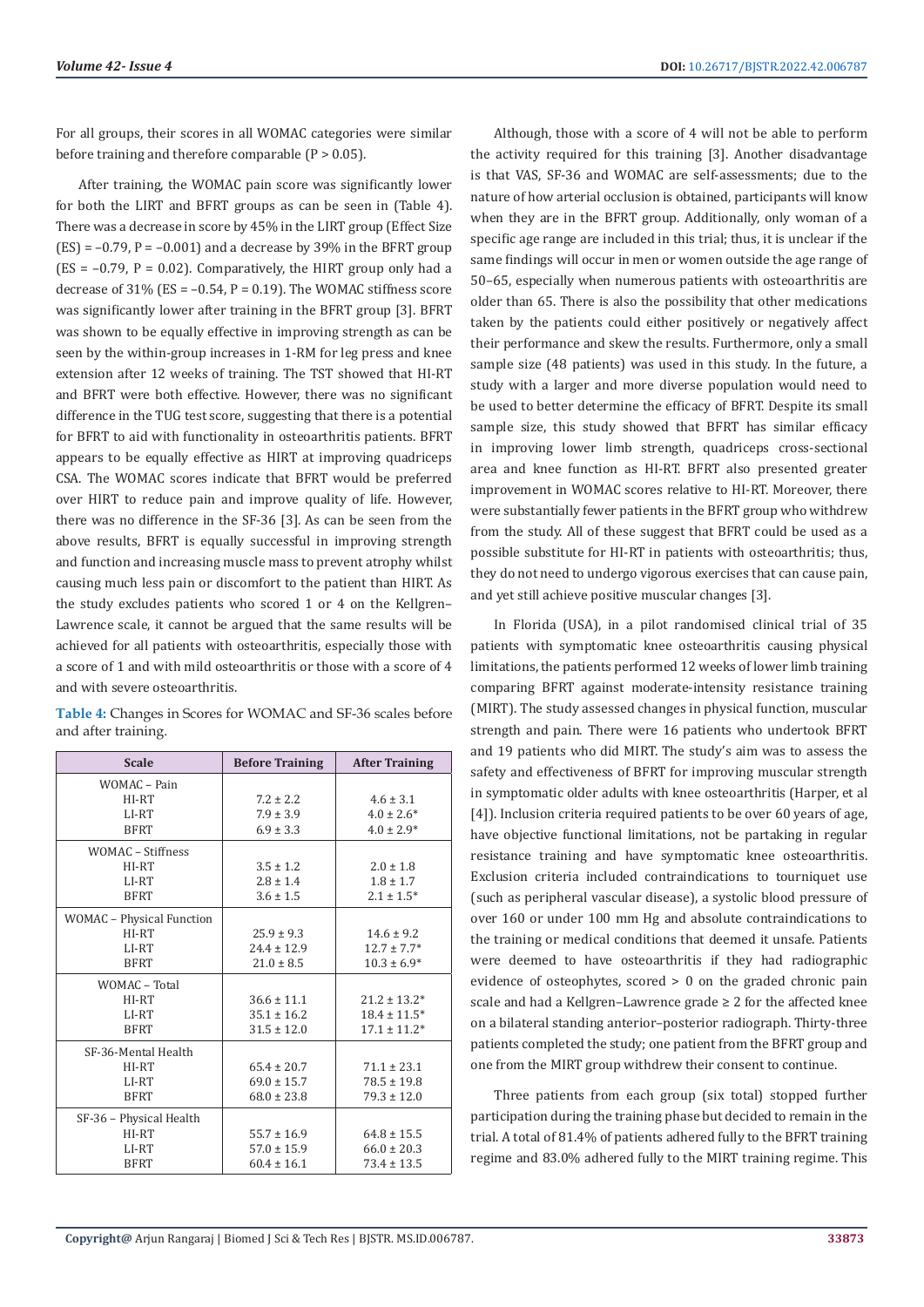suggests that BFRT is tolerated well by osteoarthritic patients, suggesting that continued use of BFRT should not be an issue for patients when compared to MIRT [4]. There were 14 reports of knee pain that seemed likely or possibly related to the training regimes. Three of these occurrences were reported in the BFRT group and 11 were in the MIRT group. The study suggests that there were two serious adverse events in the BFRT group, with just one of these events related or potentially related to the study; there were three serious adverse events in the MIRT group. However, the study does not expand on what deemed these adverse events to be classified as serious or what led them to believe it was related to the training. These are important points to note as the goal is to keep pain to a minimum whilst still increasing strength [4]. The training in both groups involved supervised resistance exercise training three times a week. After a warmup, patients performed lower body strength training followed by flexibility and balance training. Standard isotonic resistance training equipment was used for the resistance exercises. The lower limb exercises included leg press, leg extension, leg curl and calf extension.

Participants underwent a familiarisation session prior to the start of the official training. This was to ensure they were using proper techniques for the exercises and so they could become accustomed to the machines used. Starting weights were determined by establishing each patients' one-repetition maximum (1-RM) for leg press, leg extension, leg curl and calf extension. At the last session of the third, sixth, ninth and twelfth week, the participants' 1-RM was remeasured. The weight required for participants to use in their training was then recalculated [4]. In the MIRT group, the resistance exercises mentioned were performed at 60% of the patients' 1-RM. The BFRT group performed the resistance exercises at 20% of their 1-RM but with compression applied at the patients' proximal thighs using pneumatic cuffs. The cuff pressure for each participant was calculated with the equation:

*Cuff pressure systolic blood pressure Thigh ci* 0.5 2 = ++ ( ) ( *rcumference*) 5

The restriction was sustained throughout each training exercise including rest times between sets. However, the cuff restriction was alleviated for the rest period when switching from one exercise to another. All exercises were performed to volitional fatigue.

The issue with this is that the number of repetitions and effort put in by patients differs on an individual basis, which could have had an effect on the level of improvement [4].

Patients' improvement was assessed using several tools and questionnaires. These included:

- Dynamometer to assess torque/strength.
- Timed walking speed over 400 m (ten laps of a 40 m course).
- Visual analogue scale (VAS) used immediately after walking 400 m to assess patients' current pain.
- Western Ontario and McMaster Universities Arthritis Index (WOMAC) to measure pain related to the knees.
- Short Physical Performance Battery (SPPB) to assess lower limb physical function. The patient is asked to perform several tests to assess physical function including balance tests, the gait speed test and the chair stand test. A score is calculated out of 12 with a higher score suggesting better physical function.
- The disability component of the Late Life Function and Disability Instrument (LLFDI). The LLFDI (disability component) aims to self-assess physical function using 16 questions to assess frequency of task performance and perceived limitations to provide good indicators of the patient's level of disability. The questions establish how often a patient performs an activity as well as the extent to which they feel limited while doing the activity. Scores are recorded on a scale of 0–100 (recorded separately for frequency and limitation) with higher scores suggesting better physical function [4].

The results below are shown with 95% confidence intervals in brackets for the mean differences reported in this study. Using the dynamometer, the mean change calculated using both groups after undergoing training for knee extensor peak torque at 60 degrees, 90 degrees and 120 degrees was found to be 9.96 (5.76, 14.16) Nm. The mean change between groups at 12 weeks for mean composite knee extensor peak torque when comparing BFRT to MIRT was 1.87 (−10.96, 7.23) Nm less. Therefore, we can say that knee extensor strength improved for both groups over the 12-week period. However, MIRT appears to improve knee extensor power (torque) more than BFRT [4]. The mean change calculated using both groups in the 400 m walk gait speed test was a reduction of 0.03 (−0.08, 0.01) m/s. The post-training change between groups for the 400 m walk gait speed test was a reduction of only 0.01 (−0.11, 0.09) m/s (BFRT compared to MIRT), suggesting both training methods are equally non-effective at improving gait speed based on this test [4]. The mean change to the SPPB calculated using both groups after undergoing training was an increase of 0.47 (−0.03, 0.97) points. However, post-training, the score for BFRT was 0.66 (−1.74, 0.42) points less than for MIRT. Considering that the maximum possible score for the SPPB is 12 and the minimum 0, a difference of 0.66 points would not be considered to validate MIRT as significantly better than BFRT for improving physical performance [4].

The mean change calculated using both groups for the frequency total for the LLFDI after undergoing training was −0.14 (−2.23, 1.94) points. Comparing points after training between groups showed that BFRT had 0.79 less points than MIRT. This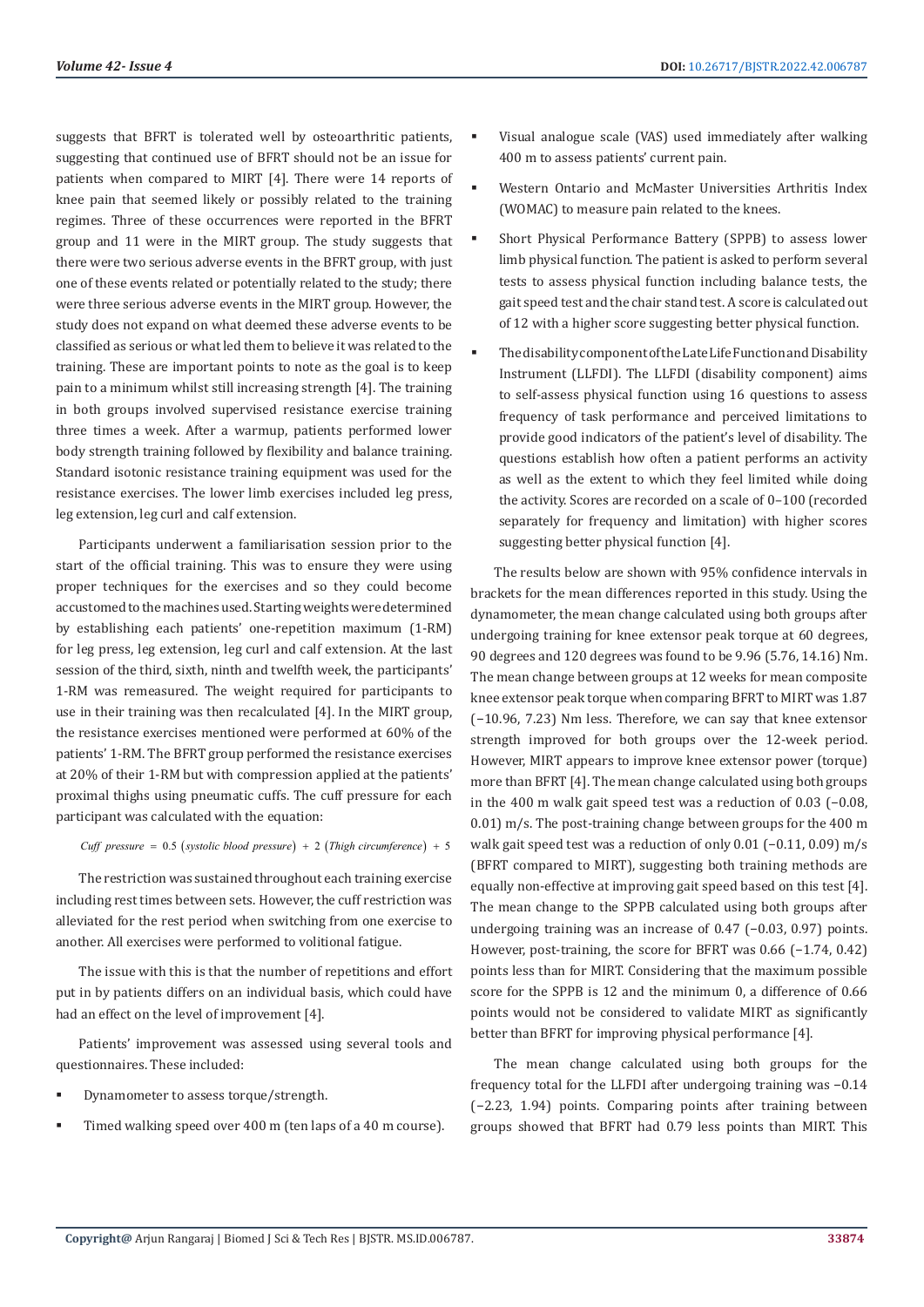shows that neither group was particularly successful at improving physical function upon self-assessment. Although BFRT seems to have negatively affected the LLFDI score post-training, the difference of 0.79 (−6.76, 5.17) points between BFRT and MIRT is so small on a scale of 0–100 that it does not seem significant [4]. The mean change calculated using both groups for the limitation total for the LLFDI after undergoing training was 4.36 points (0.06, 8.72). Comparing points after training between groups showed that BFRT had 6.60 (−18.99, 5.79) points less than MIRT. This shows that MIRT was superior to BFRT in improving the limitation total for the LLFDI score. The mean change calculated using both groups for the WOMAC pain scale was a decrease of 0.81 (−2.04, 0.42). Comparing points after training between groups showed that BFRT had 0.24 (−2.51, 2.98) points more than MIRT. However, given this small difference, we cannot say that BFRT causes less knee pain than MIRT [4]. The mean change calculated using both groups for total lean mass before and after training was 0.40 kg (−0.61, 1.40). Comparing points after training between groups showed that BFRT had 1.10 kg less than MIRT.

This suggests that MIRT is more effective at increasing lean mass than BFRT [4]. The mean change calculated using both groups for change in lower lean body mass was 0.71 kg (1.07, 0.36). Comparing points after training between groups showed that the BFRT group had gained a mean of 0.44 kg (−1.26, 0.39) less than the participants in the MIRT group. This suggests that although BFRT aided an increase in lower lean body mass, it was not as effective as MIRT. The mean change calculated using both groups for total body fat percentage was a decrease of 1.02%. Comparing points after training between groups showed that the participants in the BFRT group had a mean total body fat 1.12% more than the MIRT group. However, it is not mentioned in the study which method was used to calculate the lean mass – total body fat percentage or lower lean body mass [4]. As being overweight is a risk factor for osteoarthritis, it would seem beneficial for patients to undergo the training regime that causes the most weight loss. However, it should be noted that weight loss will not be a goal for all patients as some may already be underweight or have other medical conditions causing weight loss. In this pilot study, it does not appear that BFRT is any better than MIRT at reducing body fat or increasing lean muscle mass. The results show that BFRT is a safe alternative to MIRT to improve pain and function in older osteoarthritic patients; however, this should not be over-analysed as it is a pilot study with a small number of participants. From the results above, it does not seem that BFRT is more effective than MIRT; indeed, many of the tests, such as the limitation total for LLFDI and knee extensor peak torque, suggest that MIRT shows a better outcome. A larger scale

randomised control trial will be required to fully ascertain if BFRT is an alternative to MIRT [4].

# **Discussion**

Both studies looking at BFRT in patients with osteoarthritis over a course of 12 weeks showed that BFRT was a safe and effective way to improve function and strength when compared to HIRT or MIRT, whilst limiting pain caused to the patient. However, these are both small studies: one has 48 patients with an age range of 50–65 years [3] and the other had 35 patients with a mean age of 67.2 years4. The 2019 Harper et al. study was only a pilot clinical trial; larger scale studies with a wide age range and for a longer period of time will need to be conducted to fully verify how effective BFRT is at improving function and strength in those with osteoarthritis. The efficacy of using BFR post-knee surgery and for osteoarthritis is uncertain as there is a scarcity of studies and the application of BFR often differs, for example, in regard to limb occlusion pressures, the timing of the initiation of BFR, the frequency of exercise and the angle at which certain exercises are performed with BFR. In the studies mentioned above, the training methods and use of BFR varied, making it difficult to directly compare the effectiveness of BFR. For example, when we compare the training methods used in each of the osteoarthritis studies, they show differences in the exercises used, the frequency of training per week, the occlusion pressures used, the number of repetitions per set and the time at which 1-RMs are reassessed. We believe that the advantages of being able to reduce muscle atrophy and improve muscle strength for individuals with osteoarthritis using only low-resistance exercises outweigh the risks of using BFR, especially as many of the risks associated with BFR can be reduced with the recommended tourniquet equipment and proper application of the devices (De Phillipo, et al. [5]).

# **Conclusion**

BFRT when used correctly has the potential to prevent muscle atrophy as well as improving muscle strength for patients who have knee osteoarthritis. Using standardised training programmes with similar methods for acquiring occlusion would allow for direct comparison of studies against each other and help to identify whether BFRT is truly an intervention that will produce positive results. Further research with larger cohorts of patients is required to fully assess whether BFRT is a valid alternative to improve strength and function and reduce atrophy in patients with knee osteoarthritis. If further evidence supports the findings found in this paper then BFRT should be used more widely in practice for patients with osteoarthritis.